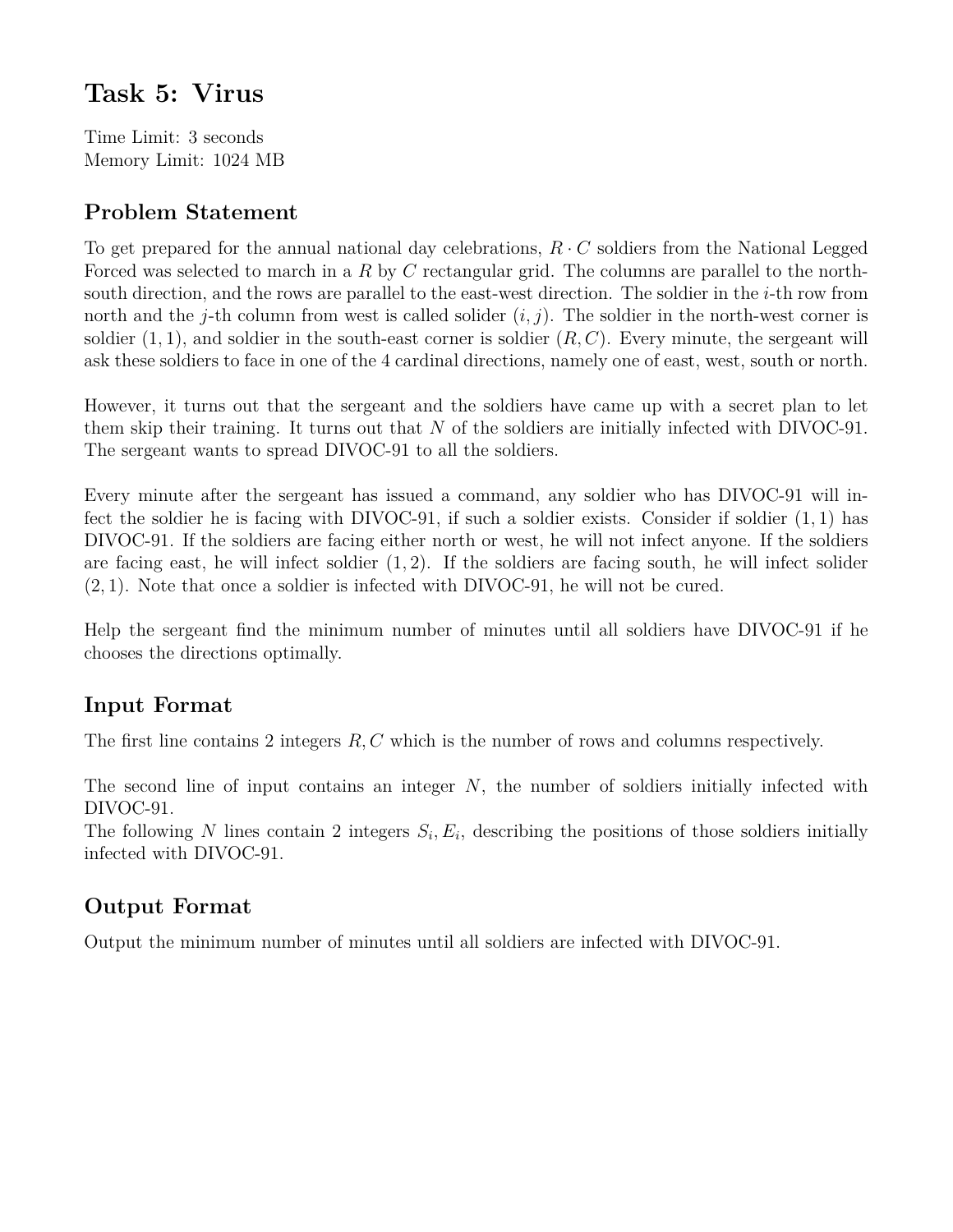### **Constraints**

- $1 \le N \le 300$
- $1 \le R, C \le 10^9$
- $1 \leq S_i \leq R \ (1 \leq i \leq N)$
- $1 \le E_i \le C \ (1 \le i \le N)$
- There is at least 1 soldier who is not initially infected with DIVOC-91.
- $(S_i, E_i) \neq (S_j, E_j) \ (1 \leq i < j \leq N)$

# **Subtasks**

- 0. (0 points) Sample testcases
- 1. (2 points)  $R, C \leq 4$
- 2. (3 points)  $R, C \leq 40$
- 3. (15 points)  $R \leq 40$
- 4. (40 points)  $N \leq 25$
- 5. (20 points)  $N < 100$
- 6. (20 points) No additional constraints

# **Sample Input And Output**

### **Sample Input 1**

| റ<br>್ರ.       |  |  |
|----------------|--|--|
| $\Omega$<br>್ರ |  |  |
|                |  |  |
|                |  |  |
| $2^{\circ}$    |  |  |

### **Sample Output 1**

3

### **Sample Input 2**

| 4              |  |  |
|----------------|--|--|
| $\overline{ }$ |  |  |
|                |  |  |
| 14             |  |  |
| $\overline{4}$ |  |  |
| 44             |  |  |

### **Sample Output 2**

4